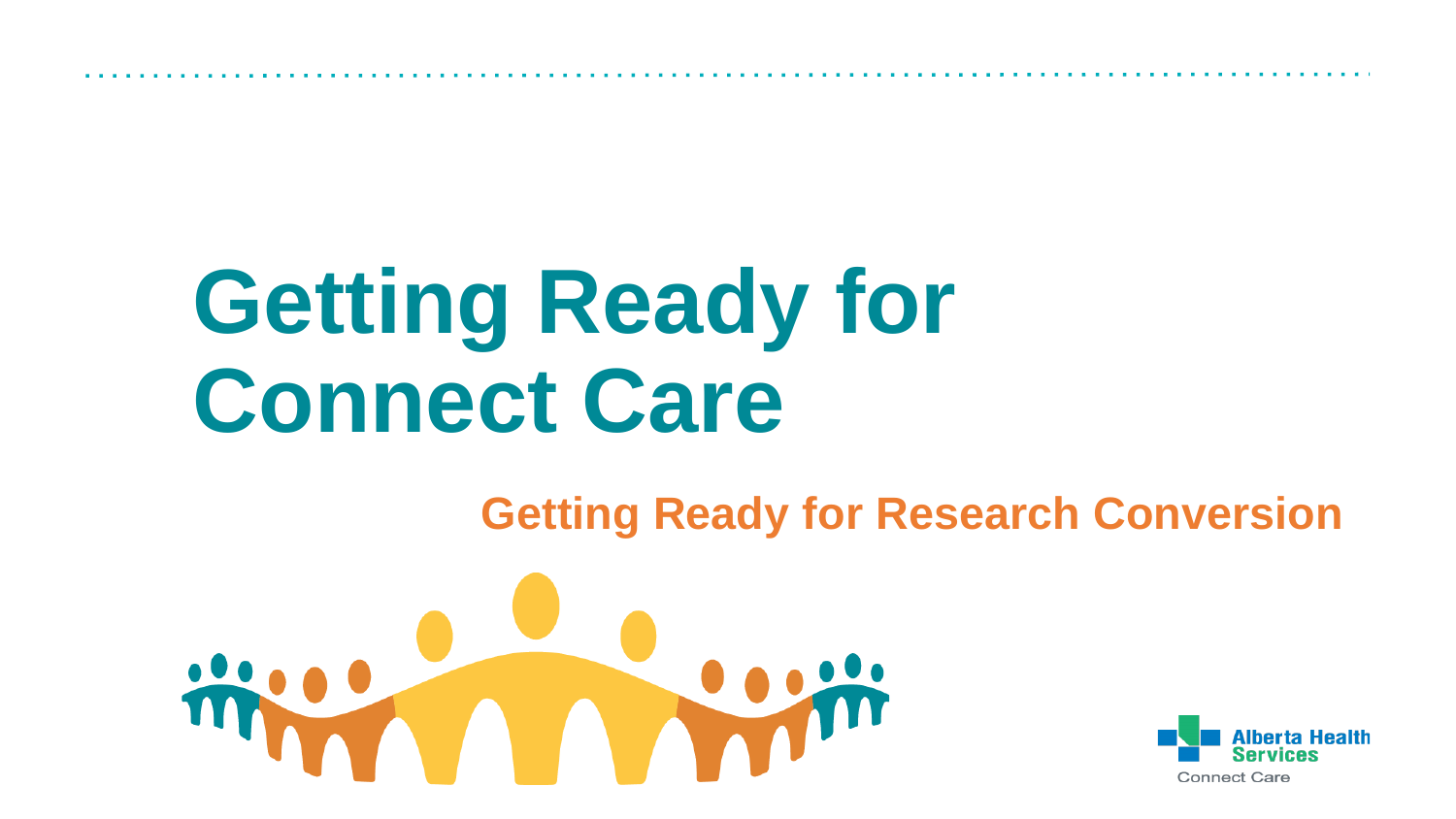## **Zoom Etiquette**



- Remain muted if you are not speaking
- Be mindful of allowing others to participate, where appropriate
- Leverage the chat window to ask questions
- **Be mindful that you cannot be on a Skype, Microsoft Teams and Zoom call at the same time**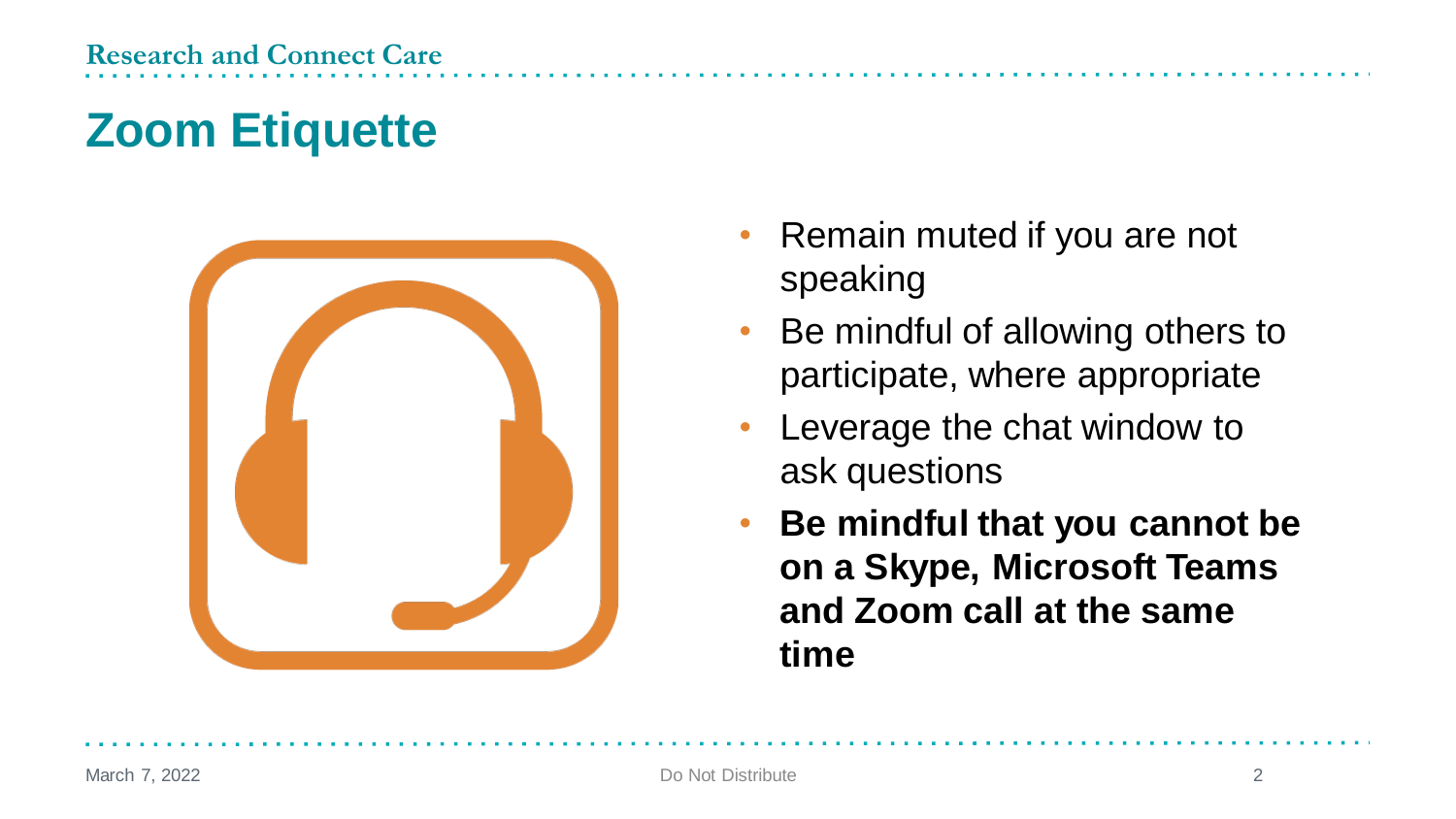#### **Connect Care Research Launch Implementation - Progress**

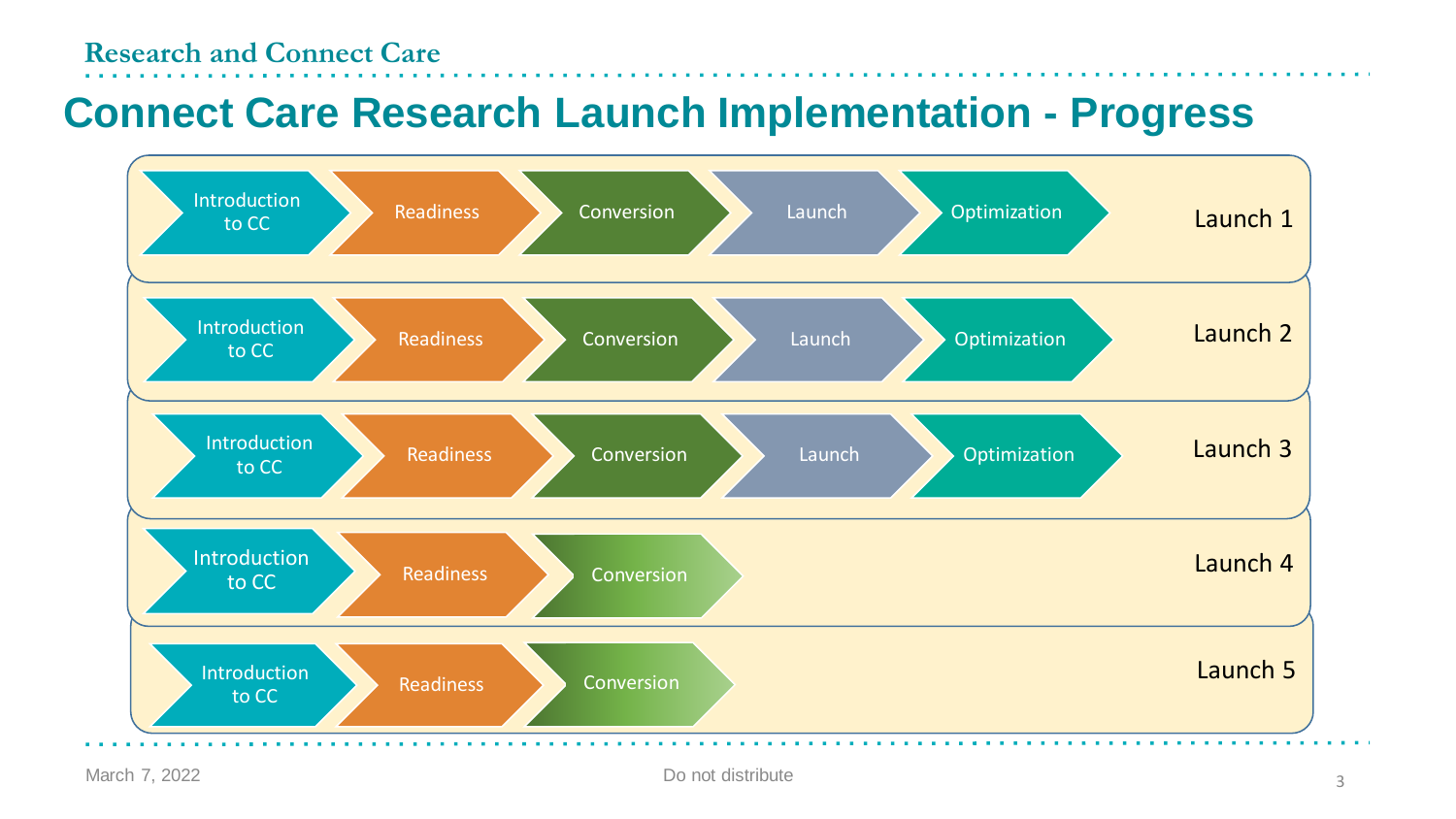## **What Studies are In-scope for Launch?**



**Clinical research projects that meet any of the following criteria:**

- Interventional trials and device studies
- Research-specific visits that will be scheduled in Connect Care
- Requires the use of recruitment tools, or research-study specific order entry or documentation
- Requires release of information to outside study monitors
- Coordinators require notifications of ED arrivals or admissions
- Incorporates billable items (i.e. observational studies with labs or other testing)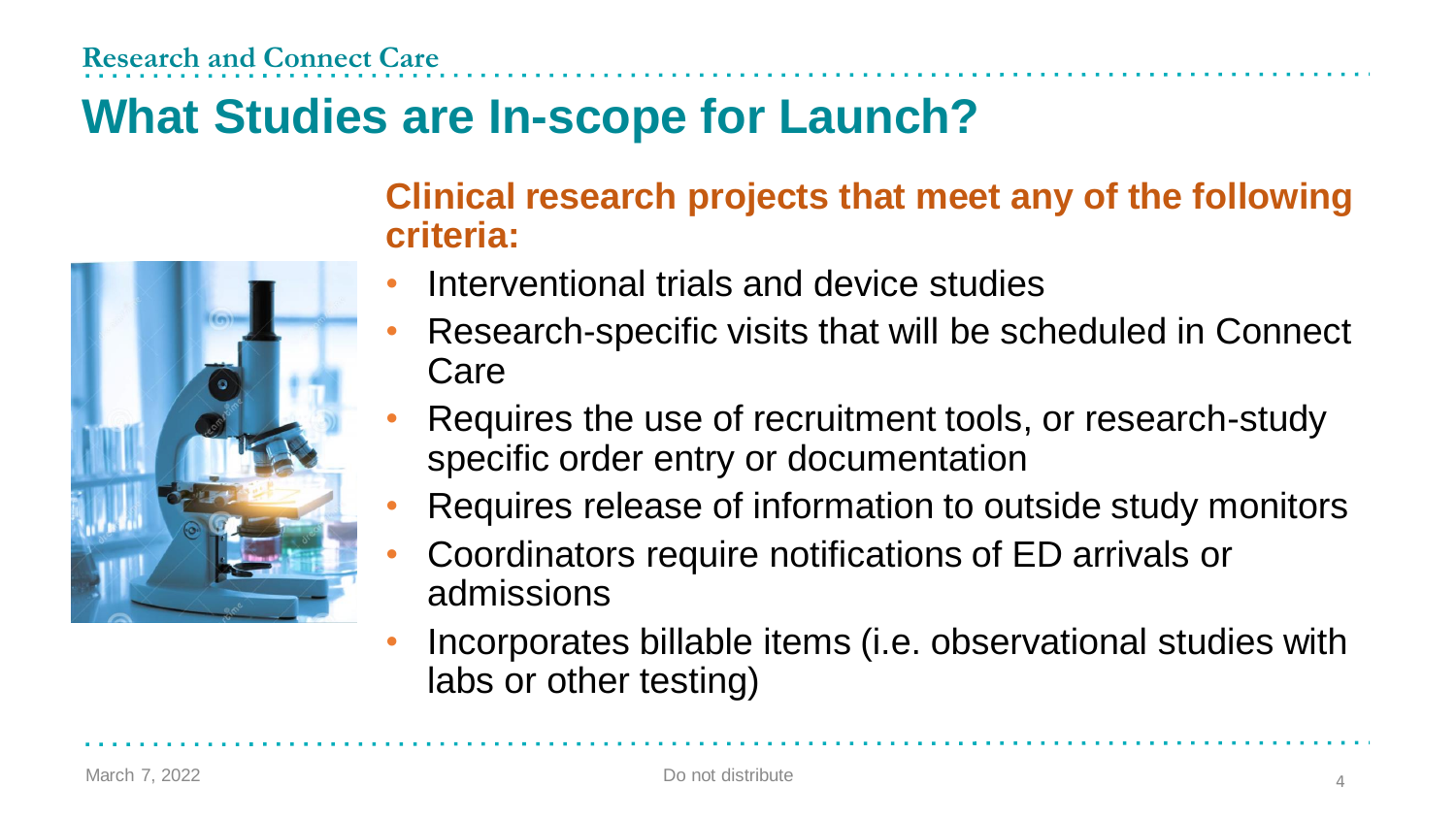## **Points of Emphasis**

- All research teams that have received REB (ethics) study approval will be contacted by the Health System Access (HSA) team and will be requested to complete a study intake form (that is sent electronically via email). Once research teams complete that form, the HSA team reviews and assesses the responses to determine whether the study meets the criteria and if those studies will be included as part of Connect Care.
	- If NO then there is no requirement for further action.
	- If YES every individual affiliated with a study will be provisioned the appropriate role in-system and level of access for Connect Care and be required to register into the right training track. Information on what courses to take etc. will be provided at that time.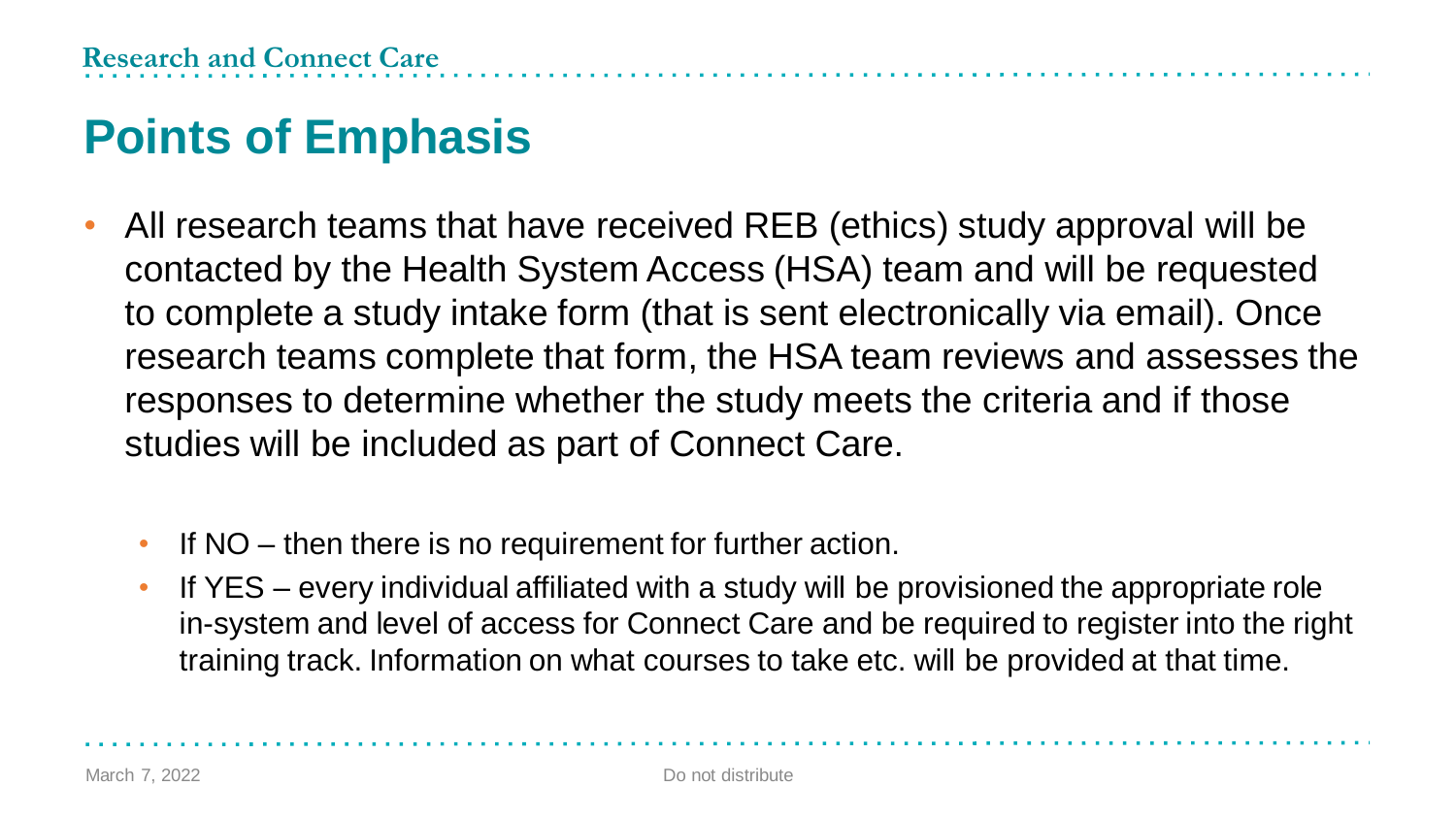#### **Research Conversion Process**

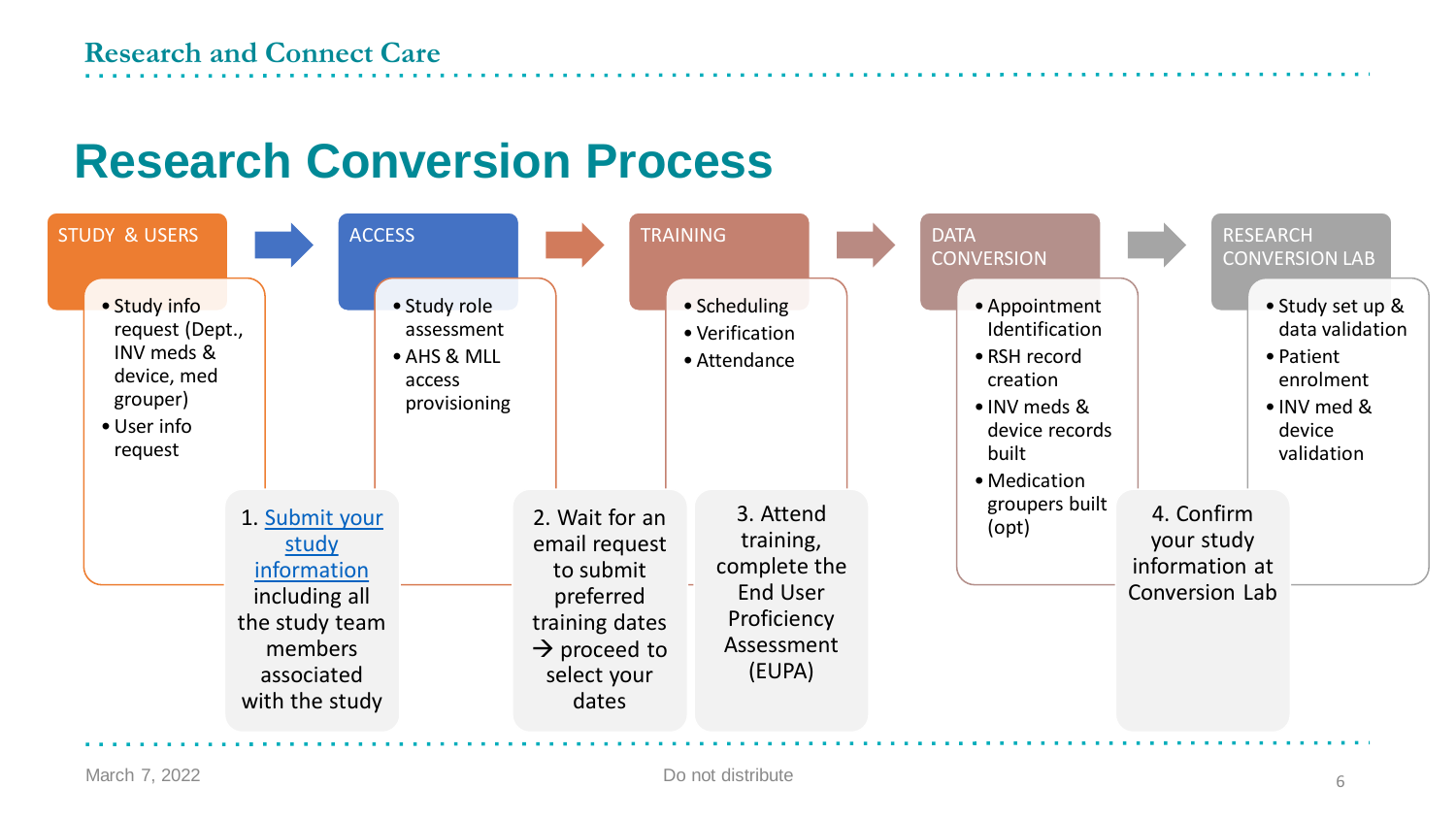#### **What happens in the Research Conversion Classroom?**

- Studies are correctly loaded in the Connect Care system
- Patients and future encounters are associated to the correct research studies
- Virtual Conversion Classroom sessions will be scheduled with live support and 'how-to' guides for staff while working on their studies in the virtual session
- The conversion session will include:

**Part 1: Verify Studies and Enroll Patients** 

**Part 2**: Link Encounters, Document Investigational Meds, and Personal Settings

- Most coordinators will need from 1 to 2 hours to complete all classroom activities that are included during research conversion.
	- **1 representative per study (the person who will be performing the steps to set-up the study) is required in the virtual classroom**

**with the strong recommendation that the entire study team view the research conversion recorded guide on MLL.**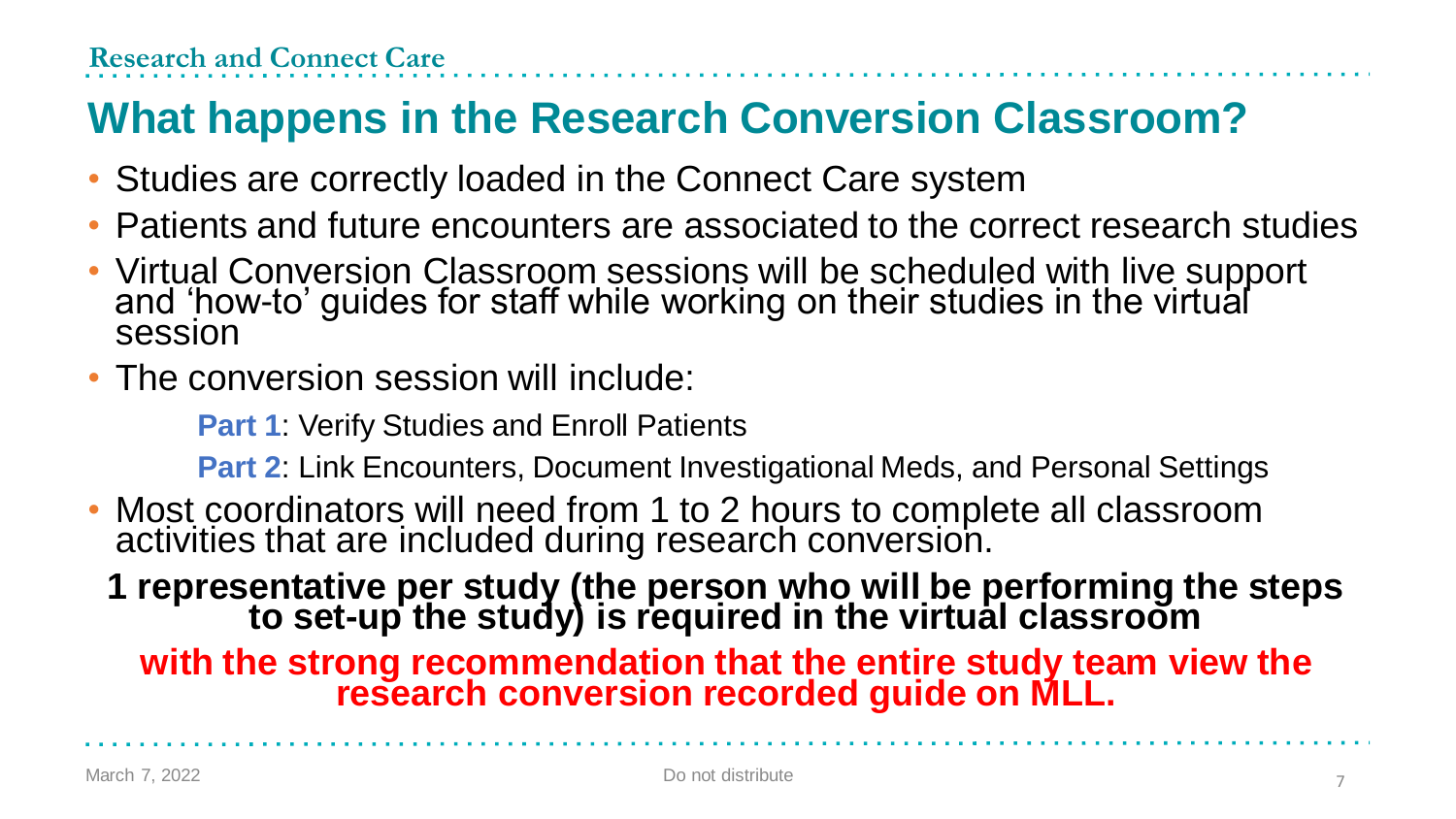#### **What to expect next …**

- Invitation to Research Conversion Webinar Part 2 – March 21, 2022
	- Who should attend the Research Conversion Virtual Classroom
	- How to register for Research Conversion Virtual Classroom
	- How to prepare and materials to have available
	- High-level overview of the research conversion steps required for each of your studies

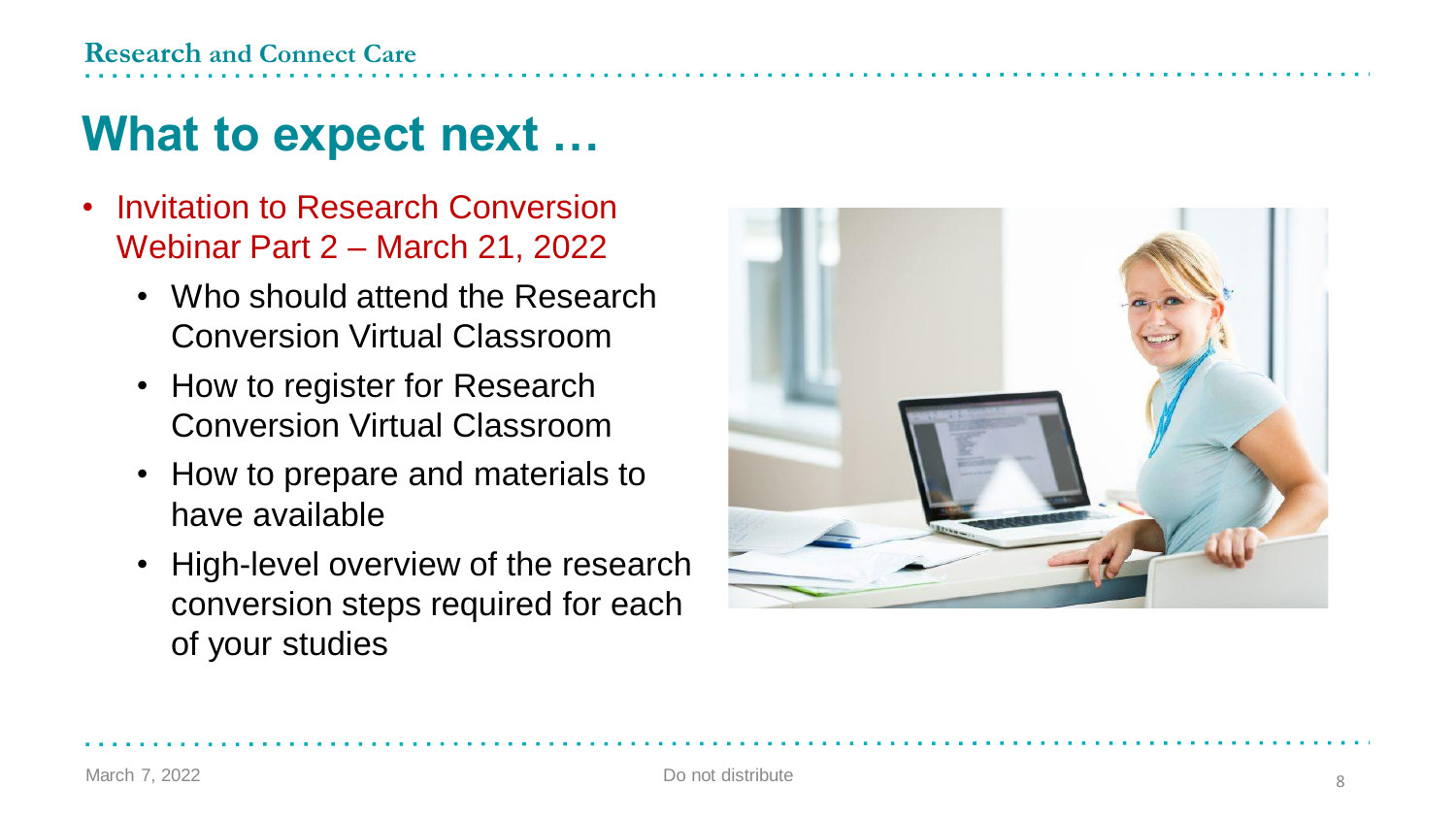# **Important Resources**

- [CC\\_Research\\_Assumptions](https://extranet.ahsnet.ca/teams/AHSRA/Connect%20Care%20Library/CC_Research_Assumptions%20for%20Launch.pdf) for Launch.pdf (ahsnet.ca)
- CC Research\_Launch 4 Research Coordinator [Checklist \\_07May2021.pdf \(ahsnet.ca\)](https://extranet.ahsnet.ca/teams/AHSRA/Connect%20Care%20Library/CC%20Research_Wave%204%20Research%20Coordinator%20Checklist%20_07May2021.pdf)
- A Day in the Life of a Research Study Coordinator (ahsnet.ca)
- CC Research Launch 4 Training Requirements and Sequencing May2021
- [Connect Care Charting Etiquette \(ahsnet.ca\)](https://extranet.ahsnet.ca/teams/AHSRA/Connect%20Care%20Library/AHS_CC_Research_Charting_Etiquette.pdf)
- [Connect Care Glossary \(albertahealthservices.ca\)](https://insite.albertahealthservices.ca/main/assets/cis/tms-cis-connect-care-glossary-apps.pdf)
- **Super User Training to Support CMIO** (albertahealthservices.ca)

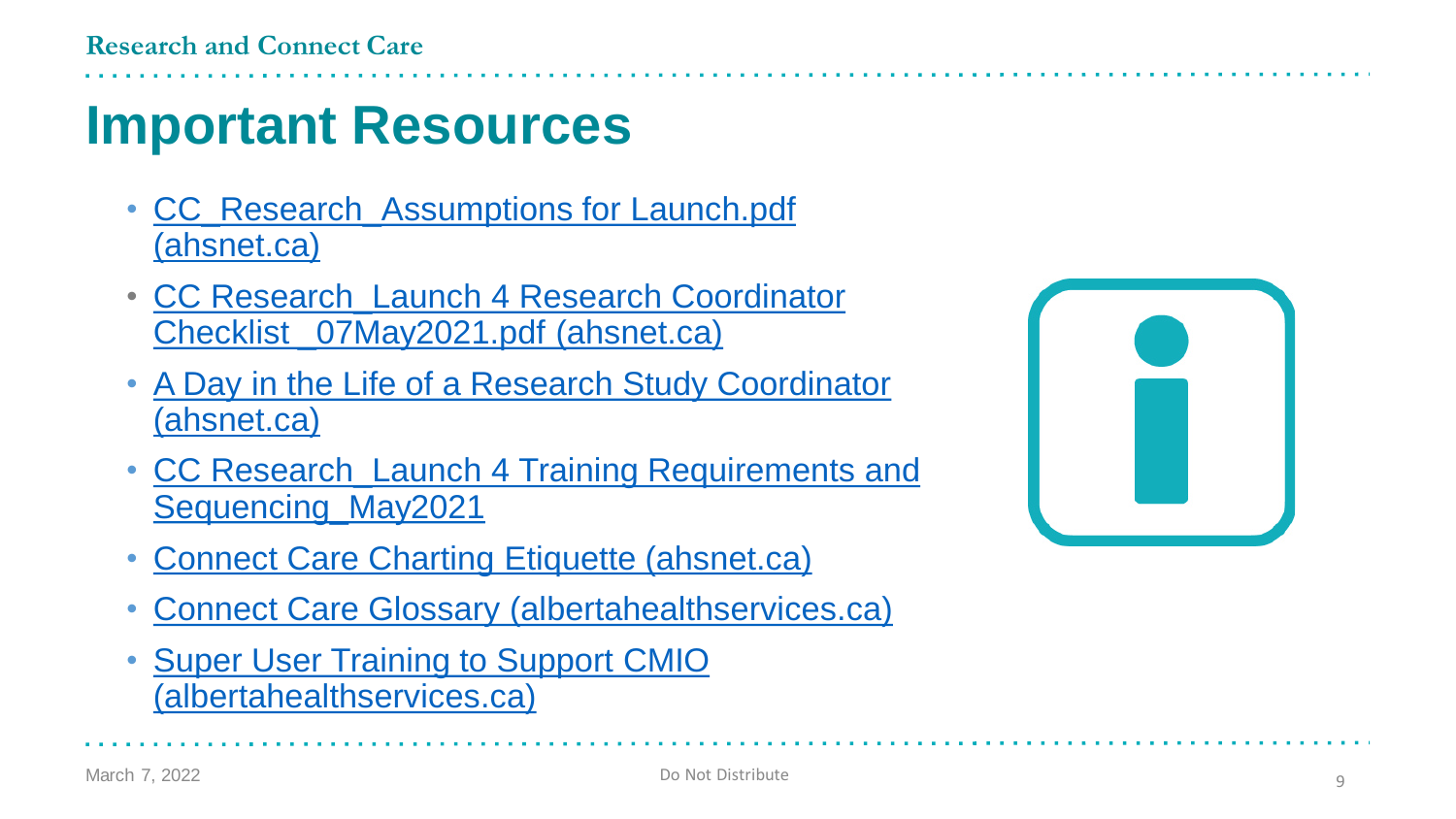#### **Upcoming Reminders**



• **Please attend the next 'Research Conversion' webinar on March 21, 2022**

❖Logistics will be shared **<sup>❖</sup>High level overview on** conversion related activities will be provided